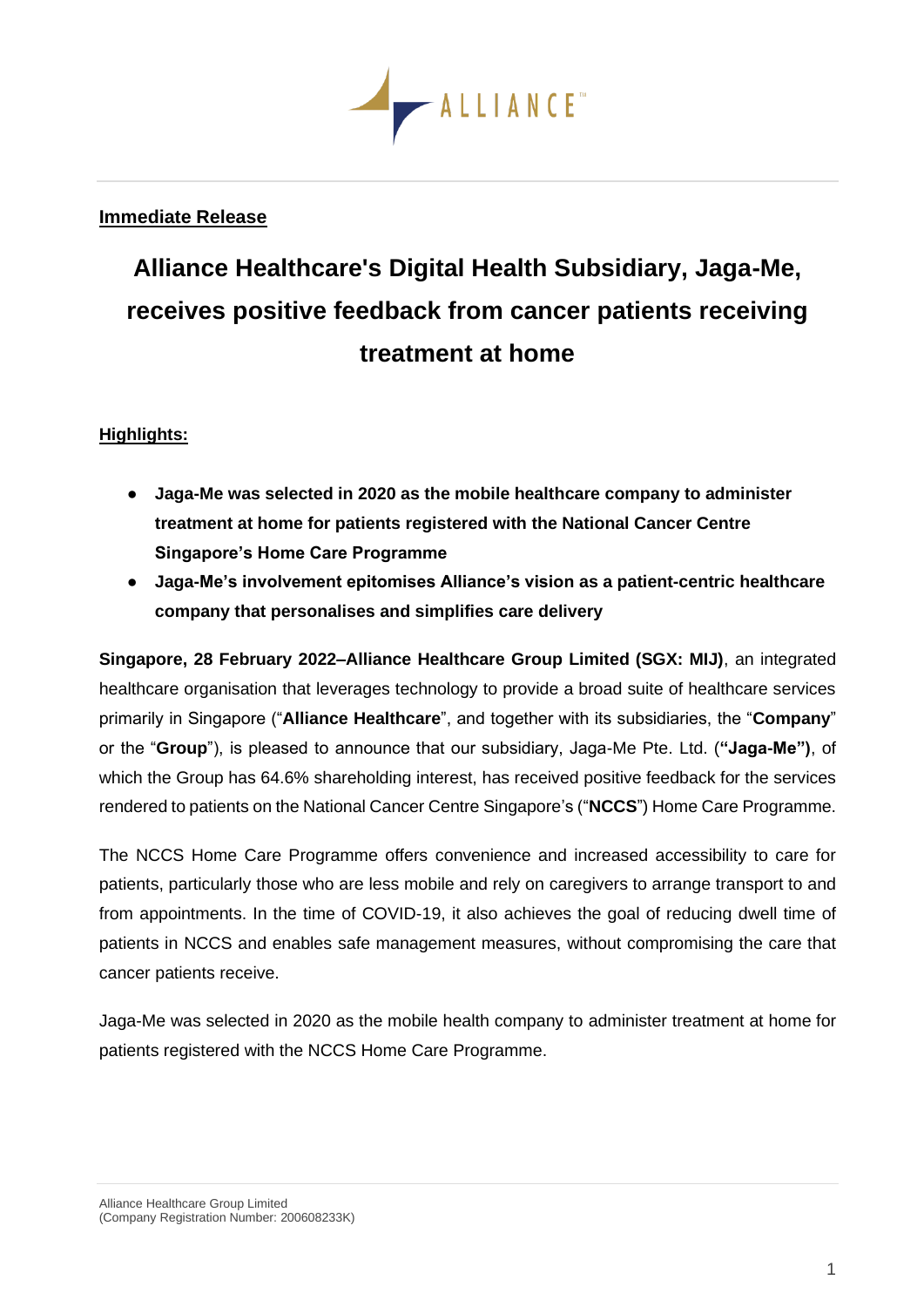

Cancer patients on NCCS' Home Care Programme receive medications including molecularly targeted agents, hormonal therapy, immune boosters and bone-modifying agents, which are administered by Jaga-Me nursing staff. To-date, over 300 patients have enrolled in the Programme and 98% of the patients surveyed said they were satisfied or very satisfied with the service as it was convenient (51%) and saved time  $(33\%)^1$ .

The positive feedback reaffirms the Group's strategic direction to focus on expanding its mobile and digital healthcare segment. This is also an early sign that digitalisation will play an increasingly important role in the local healthcare industry, as it provides both convenience and quality healthcare.

Executive Chairman and CEO of Alliance Healthcare, Dr. Barry Thng Lip Mong (唐立茂) commented, *"The positive feedback for Jaga-Me's services from the patients is encouraging. We will continue to strive to provide better quality healthcare, especially for patients going through challenging times. Jaga-Me's involvement in this programme epitomises Alliance's vision in moving* **beyond a one-size-fits-all model to one that delivers personalised care and empowers its stakeholders in their journey.** *We believe digitalisation and information technology will play an increasingly vital role in the healthcare sector, and we will continue to explore new avenues in this segment to improve and innovate our business."*

The Group acquired 55.0% shareholding interest in Jaga-Me in December 2019 and subsequently increased the interest to 64.6% in January 2022. The Group believes this acquisition is pivotal in strengthening its competitive strengths, as Jaga-Me is complementary to the Group's product portfolio and allows the Group to better position itself to meet the increasing demand from corporate clients, insurance partners and patients.

**– END –**

<sup>1</sup> https://www.nccs.com.sg/patient-care/Pages/bringing-cancer-care-to-the-home.aspx